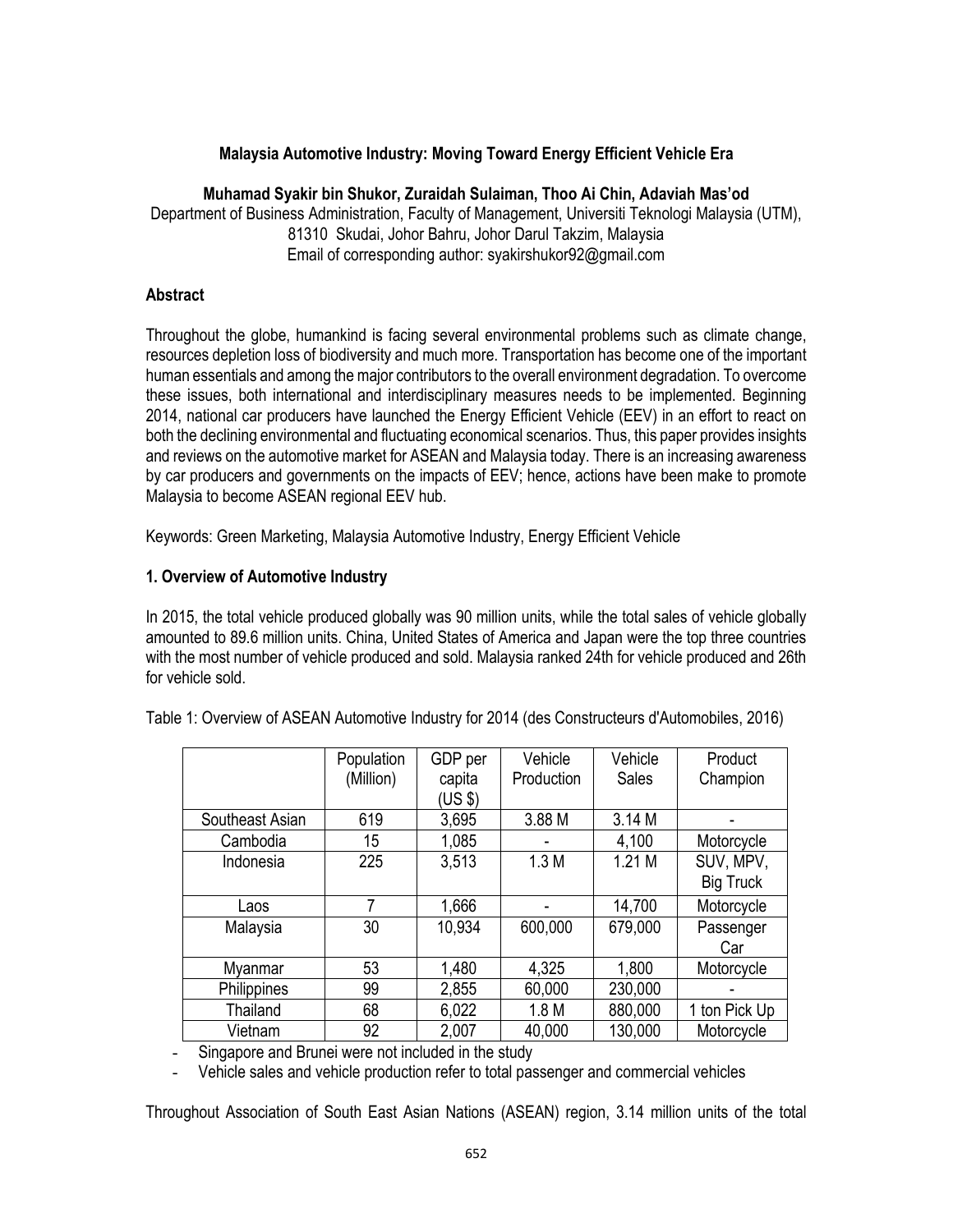number of vehicle sold for the year 2014 and 3.88 million units of total production capacity as shown in Table 1. This automotive industry in this region been dominated by Indonesia with 1.21 million units where it is the highest vehicle produced. While the main player of this industry is Japanese automotive company with average 80 percent of the supply chain (des Constructeurs d'Automobiles, 2016).

Malaysia is a member of ASEAN, where regional trading block with combined annual vehicle sales of 670 000 units in 2014 was the highest Gross Domestic Product per Capita for ASEAN. The product champion for Malaysia market is passenger car, which is one of main contributor for GHG emission Malaysia is a developing and middle-income country with 3.3 billion populations. Since 1970s, Malaysia has transformed to an emerging multi-sector economy from a producer of raw material's economy. This had led to establishment of Perusahaan Otomobil Nasional Berhad, PROTON as the first automotive manufacturer in Malaysia and first national car, Proton Saga was born in 1985. In 1993, Perusahaan Otomobil Kedua Berhad (PERODUA), Malaysia's second automotive manufacturer was born which had launched second national car, Perodua Kancil where it was launched commercially in 1994.

Table 2: Top Ten of Passenger Cars and Commercial Vehicle's Sales in Malaysia for 2016 (Mohamed, 2015, Malaysia Automotive Association, 2014)

| Ranking | <b>Brand</b>                 | 2016 Annual Sales<br>(Unit) | Market share<br>(percent) |
|---------|------------------------------|-----------------------------|---------------------------|
|         | Perodua                      | 207,110                     | 35.7                      |
| 2       | Honda                        | 91,830                      | 15.8                      |
| 3       | Proton                       | 72,290                      | 12.5                      |
| 4       | Toyota                       | 63,757                      | 11                        |
| 5       | Nissan                       | 40,706                      |                           |
| 6       | <b>Isuzu</b>                 | 12,818                      | 2.2                       |
| 7       | Mazda                        | 12,493                      | 2.2                       |
| 8       | Mercedes-Benz                | 11,798                      | 2.0                       |
| 9       | Mitsubishi                   | 9,395                       | 1.6                       |
| 10      | <b>BMW</b>                   | 9,000                       | 1.6                       |
|         | Total Vehicles Sales in 2016 | 580,124                     |                           |

Table 2 shown that Proton and Perodua only accounted 48.36 percent of the vehicle sold and the remaining 51.64 percent were contributed by 54 other automotive manufacturers in 2016. Despite influence of international brands, the national brands still maintain as the first and second place in the market. However, these market is dominated by 51.64 percent by the foreign manufacturer .Honda top the list with 13.84 percent of sales followed by Toyota and Nissan with 13.14 percent and 7.11 percent of sales respectively as show in Table 1.2 (Malaysia Automotive Association, 2014).

From the statement above, it can be concluded that automotive industry is blooming domestically and globally. ASEAN, which has a population of over 600 million, mostly concentrated in dense urban centres, had become one of the factors for growth in automotive industry (Chua and Oh, 2011). This number will continue to grow at the rate of 0.85 percent per annum (Ong et al., 2011). One of essential need of human being is transportation from one point to another. Unfortunately, transportation has accounted for between 20 percent and 25 percent of worldwide energy consumption and carbon emissions.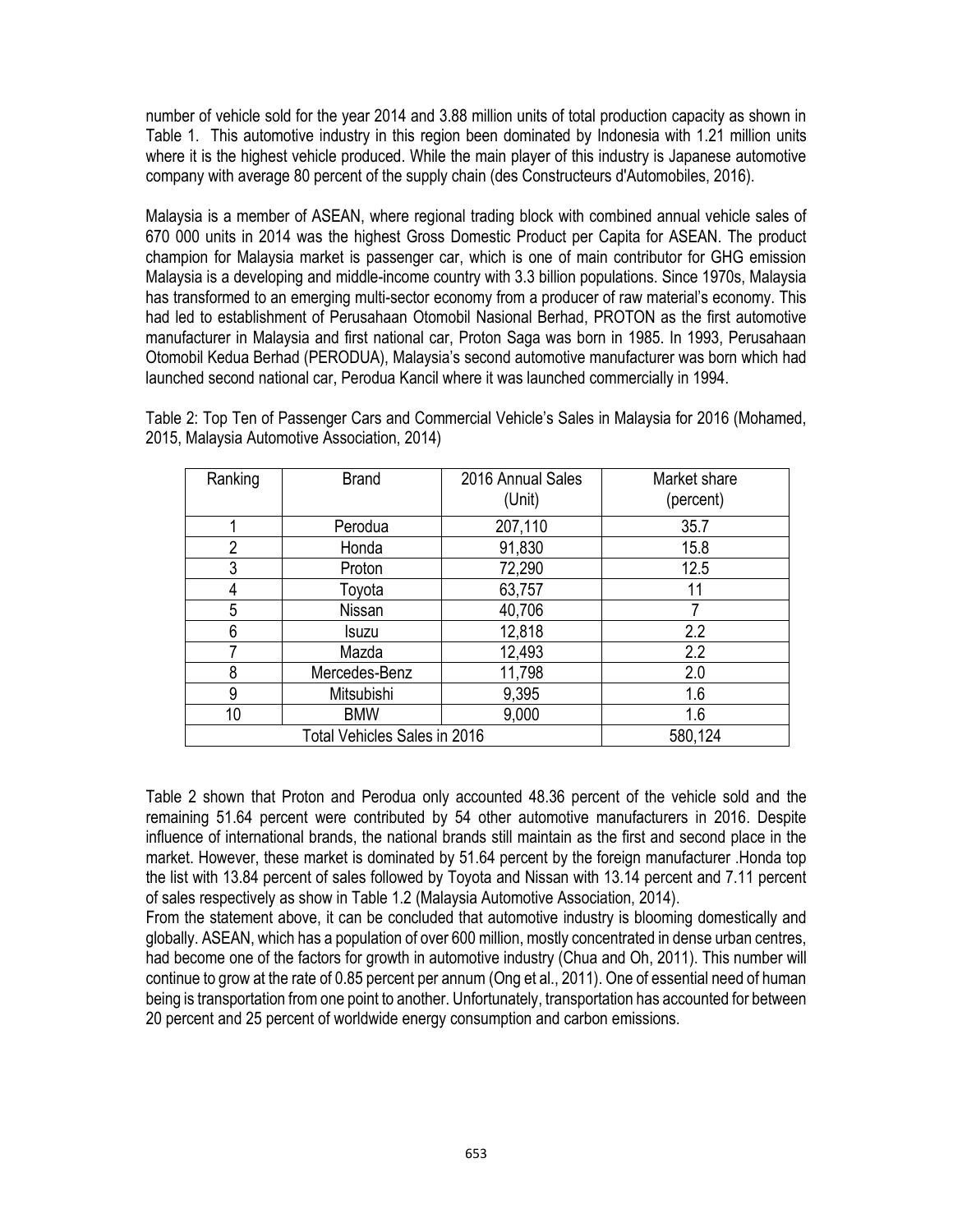#### **2. Automotive Industry's Effect Toward Environment**

While automotive industry continues to blossom, and grow from year to year, there was a sequence of environmental effect from this industry. Transportation had contributed around 14 percent to greenhouse gas emission that cause global warming. This situation has worsen when world's carbon dioxide emissions from the fuel consumption had shown increasing pattern from 2009 to 2013 (Stocker et al., 2013) as shown in Figure 1 below:





 The transportation sector is the one of the biggest contributors for the global greenhouse gases (GHG) emission. The conventional motor vehicle operates through internal combustion engine(ICE) from fossil fuels which are gasoline or diesel (Tie and Tan, 2013). This sector stands contribute approximately 27 percent for global total energy consumption which is second highest consumption of energy and 33.7 percent GHG emission, highest emission compare to another sector in 2012.

Figure 2 below shows percentage of transportation emission over year for the year end 2006. The highest emission was from light duty vehicle and passenger car that contribute 65 percent and 45 percent of transportation's emission respectively. The Emission from transportation sector should be highlighted and deserved serious attention. Mahlia et al. (2012), Shafie et al. (2011) believe transportation as the major sources of atmospheric pollutions, one of largest cause of environmental degradation and humanrelated problems such as climate change, increase in sea water level, noise and air pollution.

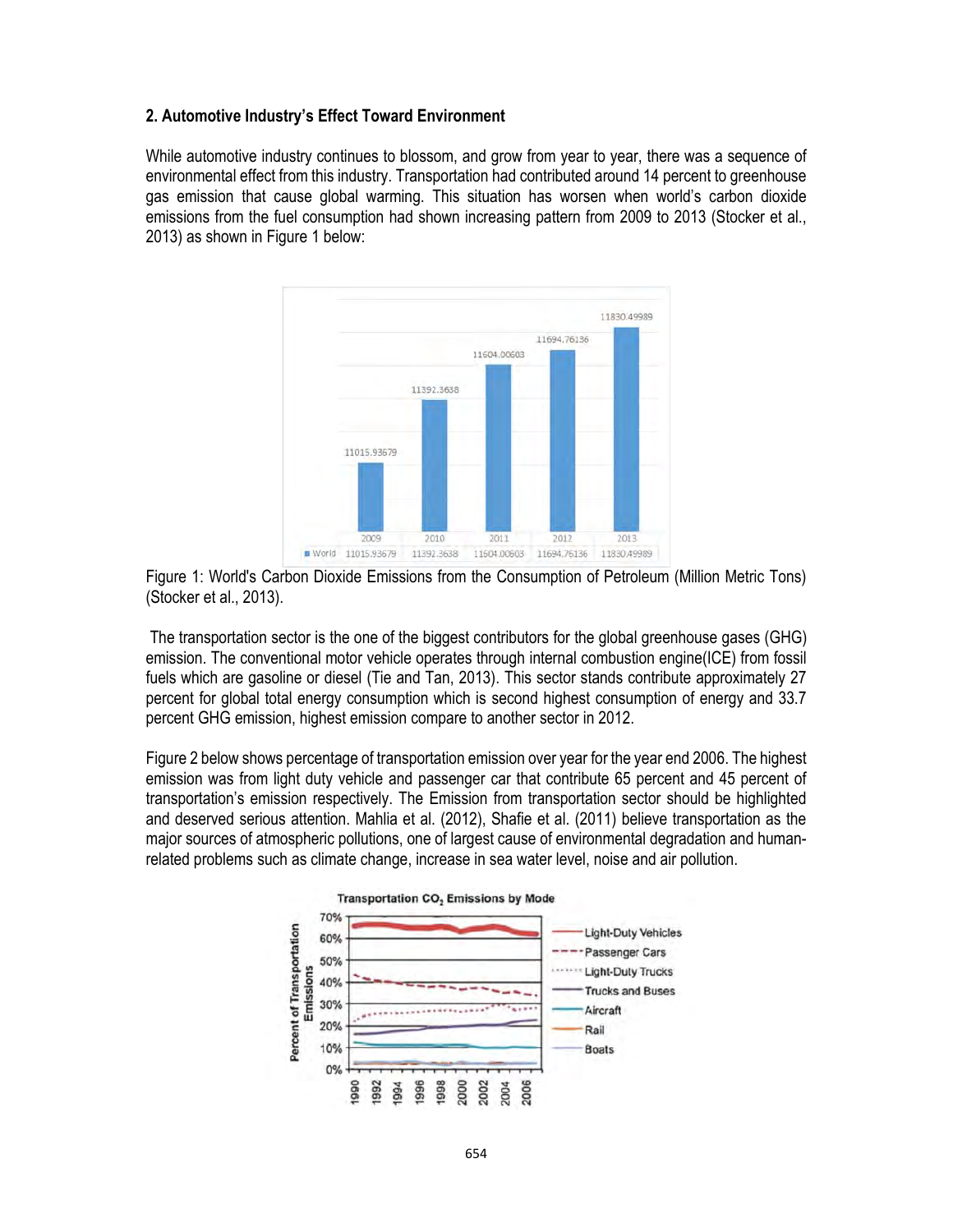Figure 2: Historical CO2 emissions from the transportation sector (United States Environmental Protection Agency, 2016)

Besides that, at high combustion temperatures, atmospheric nitrogen  $(N_2)$  is oxidized to nitric oxide  $(N_2)$ and small quantities of nitrogen dioxide (NO<sub>2</sub>), in addition to smaller quantities of nitrogen-containing impurities in the fuel. This had harm human as fuel combustion are highly associated with diseases pharyngitis, bronchitis, tonsillitis, colds and sore throat. Other than that, motorized vehicle also emitted few harmful ultra-airborne particles such as black carbon soot that range from 0.04 to 0.06 *u*m. This small particle can penetrate and harm human's lung. Researchers had shown even (< 0.1*u*m) of airborne can affect human's health . (Mahlia et al., 2012).

 Within the past decade, inclining rate of world population had led to the increasing need and demand for transportation (Mahlia et al., 2010, Mahlia et al., 2012). Malaysia as emerging economy market is not exempted from rapid environmental decline caused by rapid growth in motor vehicle usage that correlate with increasing income per capita It been forecasted that it will continue to grow in the future with the rates of 9 percent or more. Apparently, this scenario will also increase rate of growth in the demand for petroleum. Unfortunately, Malaysia's economic growth has merely increase compare to growth for petroleum demand. This present opportunity for Malaysia to promote and introduce EEV as a solution to reduce dependency on petroleum. The automotive industry is highly competitive and price sensitive market that significantly influences the economic, environmental and human health (Department of Statistic Malaysia, 2016a, Malaysia Automotive Association, 2017, Malaysia Automotive Association, 2014, Department of Statistic Malaysia, 2016b).

## **3. Environmental Initiatives by Automotive Industry**

The increasing usage of petroleum and shortage of resources has leading concern of car manufacturer to create innovative solutions toward better environment by minimising petroleum usage and carbon dioxide emission. Energy Efficient Vehicle has been a great and most innovative improvement in automotive industry. EEV includes fuel-efficient internal combustion engine (ICE) vehicles, hybrid, electric vehicles (EV) and alternative fuelled vehicles such as Compressed Natural Gas (CNG), Liquefied Petroleum Gas (LPG), Biodiesel, Ethanol, Hydrogen and Fuel Cell (Malaysia Automotive Association, 2014).

However, adopting EEV will depend heavily on the way customer perceived them. Consumers have tended to be sceptical when they are to expose the new technologies like EEV. Plus, this technology also seen novel as the mass-markets consumers have little exposure (Schuitema et al., 2013). Based on environmental issue mentioned before, EEV has been perceived as premium and luxury buying (Mohd Suki, 2015, Suki, 2013, Ramayah et al., 2010, Yusof et al., 2012).

Currently, approximately 20.2 million vehicles in this country. Malaysia has become one of highest vehicle users in Asia region which contributed to higher dependency toward fossil fuel within short period. 89 percent of motor vehicles fuelled by petroleum and 11 percent of motor vehicles fuelled by diesel. Malaysia was declared as having one of the highest carbon emissions per capita in the world at 12.3 tons per capita compared to world average of 7.9 tons per capita in 2011 (Malaysia Energy Commission, 2015)

# **4. Environmental Initiatives by Government**

There is an growing demand for green products in Malaysia (Ramayah et al., 2010).However, there is a low-level of actual purchase behaviour in Malaysia. Although EEV such as hybrid car sales increased year by year, hybrid car only took up three percent (from 2008, approximately fifty thousand units sold)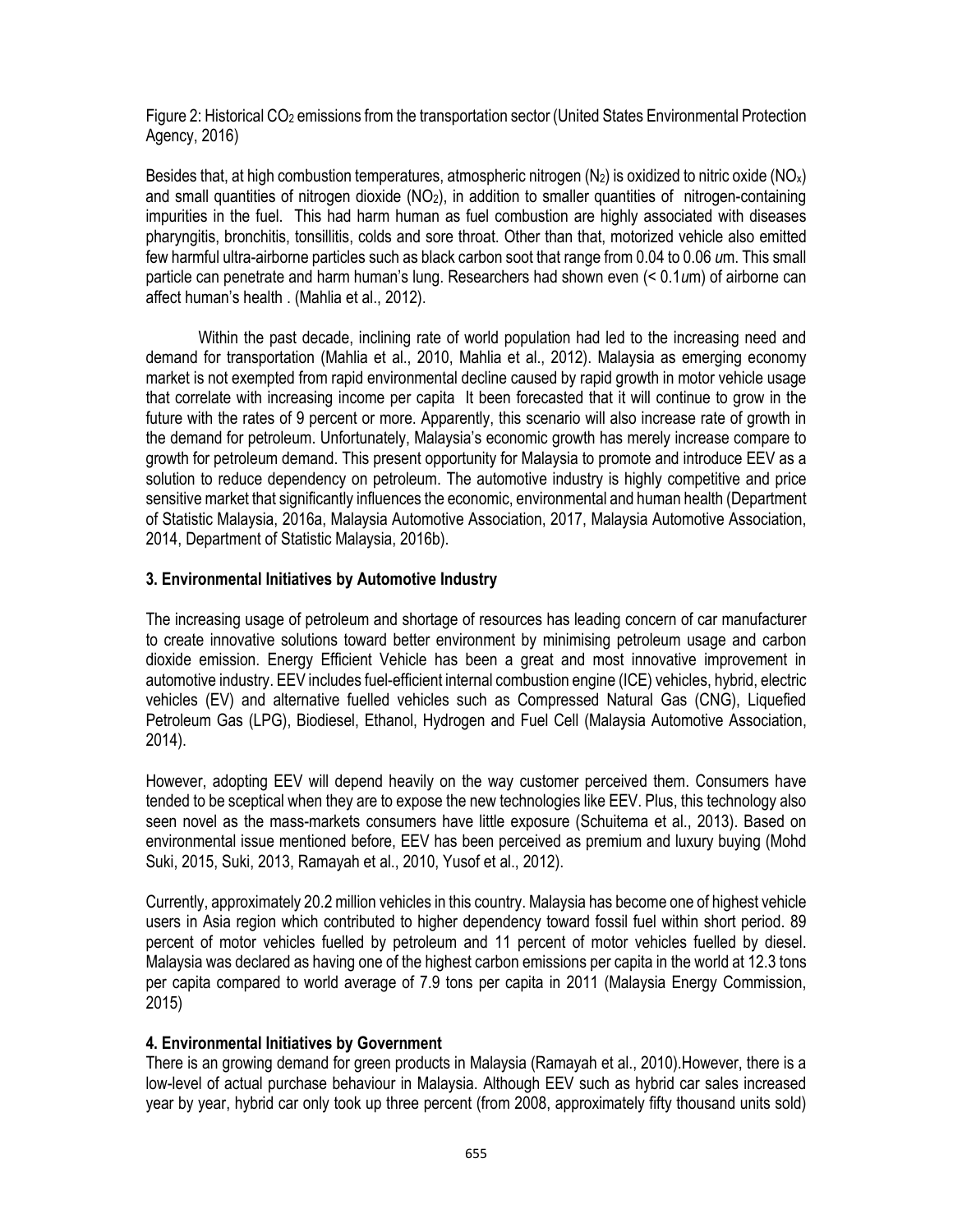of market share in the automotive industry. While others ASEAN partner such as Thailand, the ASEAN automotive market leader, 37,530 units of hybrid car registered. However, Malaysia only sold 18,967 units hybrid car in 2013 (Malaysia Automotive Association, 2014, Mohamed, 2015). On the other hands, in contrast to the western countries, especially in the US market, hybrid car was available for more than 15 years, in 2004; the hybrid car sales was at 88,000 units. For the year 2013, 36,155 units of hybrid car sold in the US (des Constructeurs d'Automobiles, 2016).

Malaysia Automotive Association (2017) projected approximately 6 million units will be sold in ASEAN in 2020. Hence, Malaysia must begin to introduce to attract potential initiatives to meet catalyst local automotive industry by introducing few initiatives. One of the initiative is promoting and cultivating Malaysia as the regional hub for Energy Efficient Vehicles (EEV) through strategic investments and adaptation of high technology for domestic market and to penetrate regional and global markets by 2020.

Malaysia aims to simultaneously promote investments in green automotive technologies and continuously develop local automotive industry toward futuristic technology such as lower fuel consumption and lower carbon emission. The automotive industry is moving towards bring down the environmental degradation from energy consumption and moderating the effects of global warming. Therefore, few policies to encourage EEV movement in the industry had been launched. One of the policies is motor vehicle energy labelling standard in Malaysia.

Besides that, international technical benchmarking for EEV had been develop and regulated over the year based on few developed countries (i.e Europe, United States of America, China, Japan, South Korea, Thailand and Taiwan. By establishing this benchmarking, Malaysia can ensure continuous investment for developing new technology in the local market. The employment of EEV in local market is based on fuel consumption specification according to the segment and kerb weight (Malaysia Automotive Association, 2014).

# **5. Conclusion**

Despites the blooming rate of environmental degradation, automakers have started to take action in reducing carbon emission that is highly related to this industry. New Many innovations in EEV may change the future of this industry. However, current study by Majláth (2016), Budinsky and Bryant (2013) has showed that some automakers are taking advantage of this issue as an opportunity to mislead their consumers in purchasing green vehicles with unclear and unverified ecological status. Ministry of International Trade and Industry had launched NAP 2014 as a guidance in identifying any EEV as an authentic green vehicle. NAP 2014 is designed based on the international benchmark. Based on the current market trend, Malaysian consumers had started to adopt the idea of EEV. In 2016, the newly launched Perodua Bezza had been declared as the first bestselling model in the A segment since its launch in July 2016 (Lye, 2017)

## **6. Acknowledgement**

I am grateful for the advices and guidance from my PhD supervisor, Dr Zuraidah Sulaiman from UTM. I am also thankful for the constructive feedback given by Dr Thoo Ai Chin and Dr Adaviah Mas'od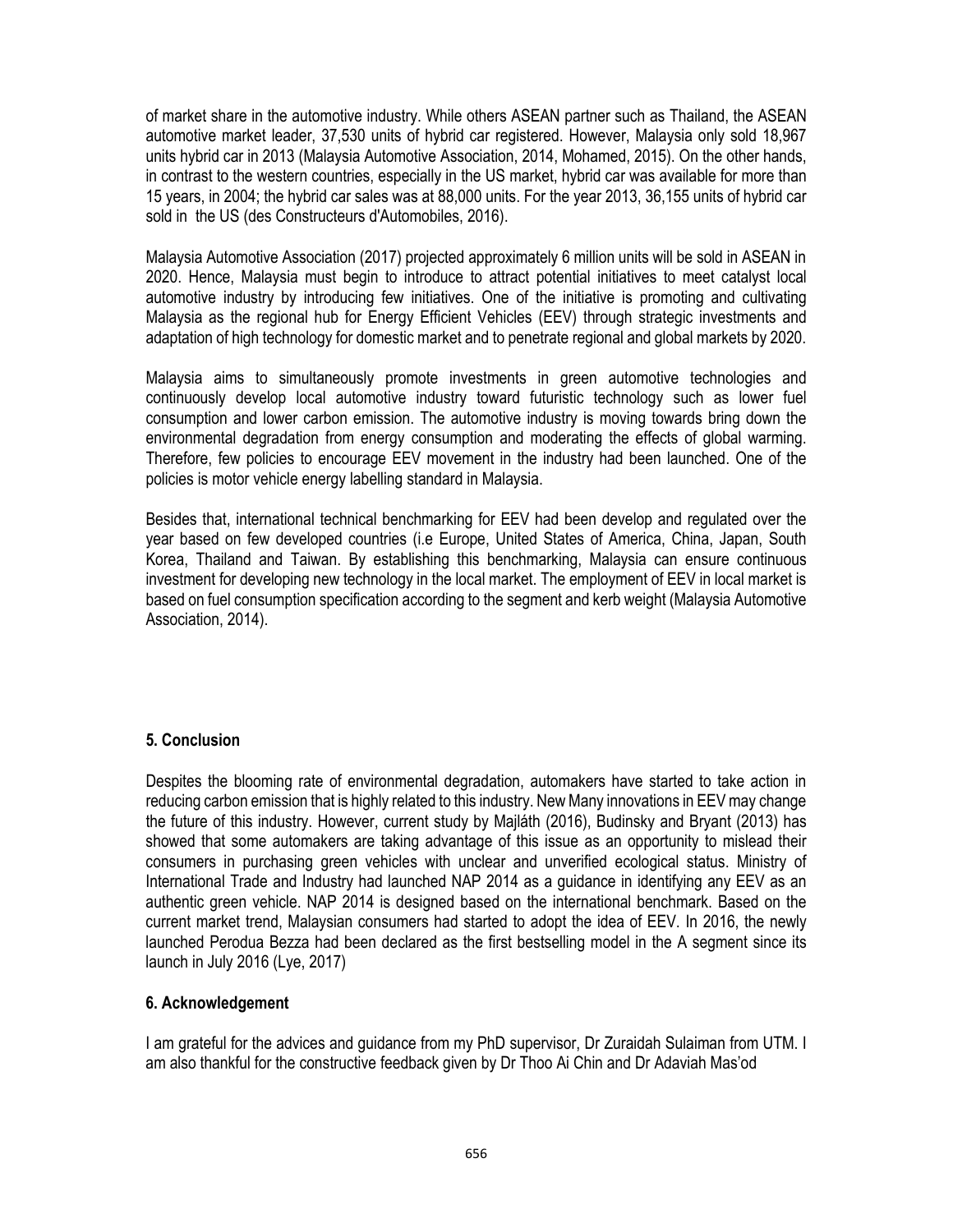## **7. References**

- BUDINSKY, J. & BRYANT, S. 2013. " It's Not Easy Being Green": The Greenwashing of Environmental Discourses in Advertising. *Canadian Journal of Communication,* 38**,** 207.
- CHUA, S. C. & OH, T. H. 2011. Green progress and prospect in Malaysia. *Renewable and Sustainable Energy Reviews,* 15**,** 2850-2861.
- DEPARTMENT OF STATISTIC MALAYSIA 2016a. Current Population Estimates,Malaysia.2014-2016. *In:* MALAYSIA, D. O. P. M. (ed.).
- DEPARTMENT OF STATISTIC MALAYSIA 2016b. Salaries and Wages Survey Report Malaysia 2015. *In:* MALAYSIA, D. O. P. M. (ed.).
- DES CONSTRUCTEURS D'AUTOMOBILES, O. I. 2016. World motor vehicle production by country and type. *OICA Correspondents Survey, Paris/FR, OICA, 2016a.[Links]*.
- LYE, G. 2017. Perodua Bezza secures Frost & Sullivan Malaysia's 2017 Car of the Year and Debut Car of the Year awards. *Paultan.org*.
- MAHLIA, T. M. I., SAIDUR, R., MEMON, L. A., ZULKIFLI, N. W. M. & MASJUKI, H. H. 2010. A review on fuel economy standard for motor vehicles with the implementation possibilities in Malaysia. *Renewable and Sustainable Energy Reviews,* 14**,** 3092-3099.
- MAHLIA, T. M. I., TOHNO, S. & TEZUKA, T. 2012. History and current status of the motor vehicle energy labeling and its implementation possibilities in Malaysia. *Renewable and Sustainable Energy Reviews,* 16**,** 1828-1844.
- MAJLÁTH, M. 2016. How Does Greenwashing Effect the Firm, the Industry and the Society-the Case of the VW Emission Scandal. *PROCEEDINGS of FIKUSZ 2016***,** 111.

MALAYSIA AUTOMOTIVE ASSOCIATION 2014. National Automotive Policy (NAP). 1-29.

- MALAYSIA AUTOMOTIVE ASSOCIATION 2017. Malaysia Automotive Association Press Release: Sales & Production Report.
- MALAYSIA ENERGY COMMISSION 2015. Malaysia Energy Statistics Handbook 2015. *Ministry of Energy, Editor***,** 16.
- MOHAMED, S. M. 2015. National Automotive Policy (NAP) 2014 Status Update. *In:* POLICY, S. (ed.). Kuala Lumpur,Malaysia.
- MOHD SUKI, N. 2015. Consumer environmental concern and green product purchase in Malaysia: structural effects of consumption values. *Journal of Cleaner Production*.
- ONG, H. C., MAHLIA, T. M. I. & MASJUKI, H. H. 2011. A review on emissions and mitigation strategies for road transport in Malaysia. *Renewable and Sustainable Energy Reviews,* 15**,** 3516-3522.
- RAMAYAH, T., LEE, J. W. C. & MOHAMAD, O. 2010. Green product purchase intention: Some insights from a developing country. *Resources, Conservation and Recycling,* 54**,** 1419-1427.
- SCHUITEMA, G., ANABLE, J., SKIPPON, S. & KINNEAR, N. 2013. The role of instrumental, hedonic and symbolic attributes in the intention to adopt electric vehicles. *Transportation Research Part A: Policy and Practice,* 48**,** 39-49.
- SHAFIE, S. M., MAHLIA, T. M. I., MASJUKI, H. H. & ANDRIYANA, A. 2011. Current energy usage and sustainable energy in Malaysia: A review. *Renewable and Sustainable Energy Reviews,* 15**,** 4370-4377.
- STOCKER, T. F., QIN, D., PLATTNER, G. K., TIGNOR, M., ALLEN, S. K., BOSCHUNG, J., NAUELS, A., XIA, Y., BEX, V. & MIDGLEY, P. M. 2013. Fifth assessment report of the intergovernmental panel on climate change. *The Physical Science Basis*.
- SUKI, N. M. 2013. GREEN AWARENESS EFFECTS ON CONSUMERS'PURCHASING DECISION: SOME INSIGHTS FROM MALAYSIA. *IJAPS,* 9**,** 49-63.
- TIE, S. F. & TAN, C. W. 2013. A review of energy sources and energy management system in electric vehicles. *Renewable and Sustainable Energy Reviews,* 20**,** 82-102.